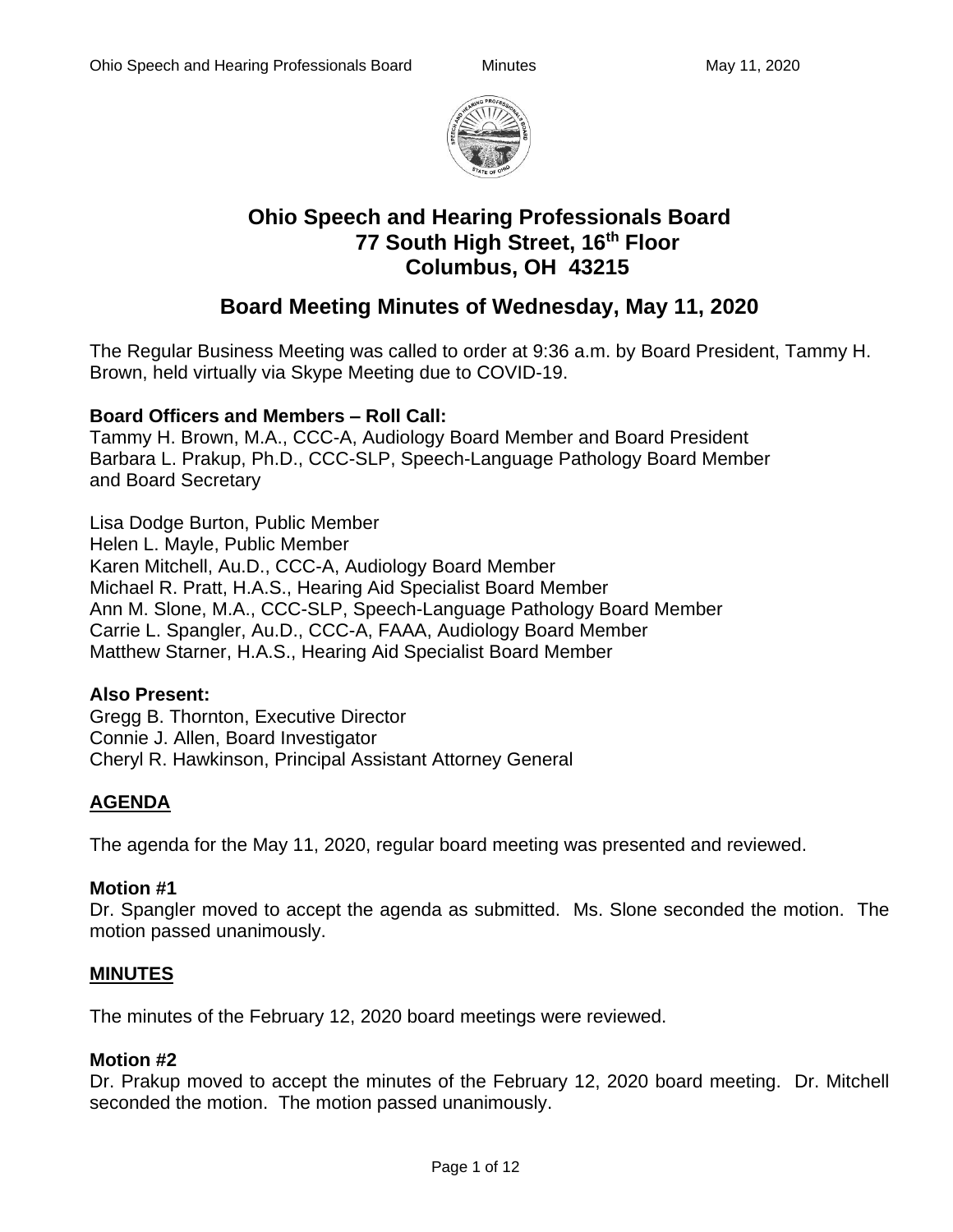#### **BOARD PRESIDENT'S COMMENTS**

Tammy Brown thanked everyone for attending the virtual board meeting due to COVID-19. She thanked the board staff for their preparedness and teamwork while working via telecommute. She thanked board members who provided guidance and resources to the staff in the midst of the pandemic. She thanked everyone for their hard work to move things forward in a smooth and efficient manner.

## **EXECUTIVE DIRECTOR'S REPORT**

Mr. Thornton submitted a written report of significant activities occurring since the last Board meeting. He provided updates regarding:

- Significant meetings, presentations, and events
- Legislative and media contacts
- Year-to-date revenue and expenditures for FY 2020
- Significant legislation
- COVID-19 updates
- ASLP-IC Interstate Compact
- Healthcare Boards Workgroup Sexual Misconduct
- **EXEC** Licensure renewal campaign
- Board appointments
- Financial disclosure statement filings

# **ASSISTANT ATTORNEY GENERAL'S REPORT**

Cheryl Hawkinson updated the Board on the legislation that was recently passed which allows public meetings to be held virtually. She noted that the Public Meetings Act is still applicable to the Board's virtual public meetings, e.g., prior notice of meetings, accessible for participation by the public, etc. She stated that the Board will be holding an administrative hearing via Skype at the June meeting. Ms. Hawkinson also updated that Board on passage of HB197 which tolls certain licenses from expiring through December 1, 2020, and automatically extends the renewal period for ninety days. This will only affect licenses for conditional speech-language pathology and trainee permits.

## **INVESTIGATIONS**

## **Board Actions**

**New Cases** – 1

#### **CO2020-1180**

This case involves a speech-language pathologist (SLP) who self-reported that she did not renew by midnight 1/31/2018, the renewal deadline. Her employer confirmed that she worked/practiced 249.5 days, fulltime, of the 399 days her license was expired. Her employer corrected all billing/reimbursement. She remains employed with them.

Accordingly, the Investigative Review Group (IRG) recommends revising the current IRG Guidelines from suspend half the number of days expired to suspend half the number of days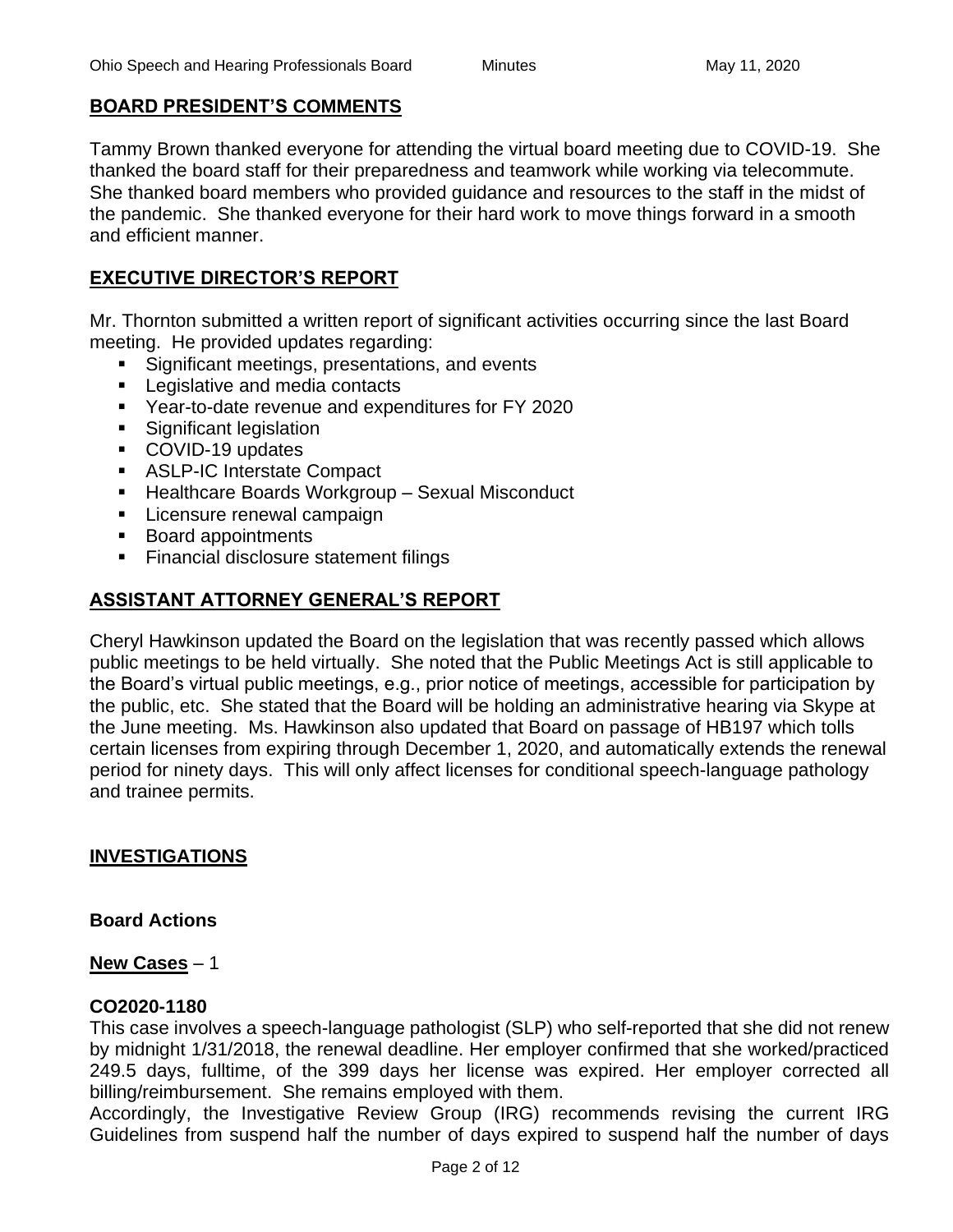"practiced/worked" while expired if verified by the employer; if not, then the IRG guidelines would be to suspend half the number of days the license was expired. Thus, the IRG recommends offering her a Consent Agreement (Consent) with the following terms and conditions. The 124 days suspension will be served on designated dates (weekends and holidays).

- Audit her continuing education (CE) hours for the next two practice bienniums, (2019-2020 and 2021-2022);
- She may be subject to random CE audits after the 2021-2022 biennium;
- She shall notify the American Speech-Language-Hearing Association (ASHA) of the Consent if she holds a Certificate of Clinical Competence awarded by ASHA.

Additionally, IRG recommends she be credited with 16 days towards her suspension. The licensee agreed to the terms and signed the Consent.

## **Motion #3**

Ms. Burton moved to accept the Investigative Review Group's recommendation in case **CO2020- 1180.** Dr. Spangler seconded the motion. Mr. Pratt abstained. The motion passed unanimously.

#### **Return Cases** – 1

#### **CO2018-10136**

This case involves a speech-language pathologist who provided parent volunteer services at her child's school on three occasions. Another student and the SLP's child attended the same school and were in the same classroom where the SLP provided parent volunteer services. The student was also a client of the SLP's speech business, but the SLP was not the student's assigned SLP. The mother of the student asked the SLP to provide her with observations of her child. During the days that the SLP volunteered in the classroom, she emailed the student's mother her observations of the student. After receiving additional information and meeting with the SLP, it appears the mother's email to her student's school included additional information that was not in the emails from the SLP and the school did not retain the volunteer form. Therefore, after review of the additional information, the IRG is recommending that the Board reconsider its August 14, 2019 vote to issue a Notice of Opportunity for Hearing (NOH) letter and instead issue an educational letter.

#### **Motion #4**

Dr. Mitchell moved to accept the Investigative Review Group's recommendation in case **CO2018-10136**. Ms. Slone seconded the motion. Dr. Prakup abstained. Mr. Pratt abstained. The motion passed unanimously.

# OPENED Cases/Investigations since the last Board Meeting 2/12/2020 | 7 CLOSED Cases/Investigations since the last Board Meeting 2/12/2020 24 Current Open Investigations 16 and 16 Current Open Cases – Due to Monitoring Consent Agreement(s)  $\vert$  5 Current Open Cases – Due to Monitoring Adjudication Order(s) 1 Of Current Investigations – Consumer Complaints 12 Of Current Investigations – Referral Complaints 4

#### **Investigative Report – Connie Allen**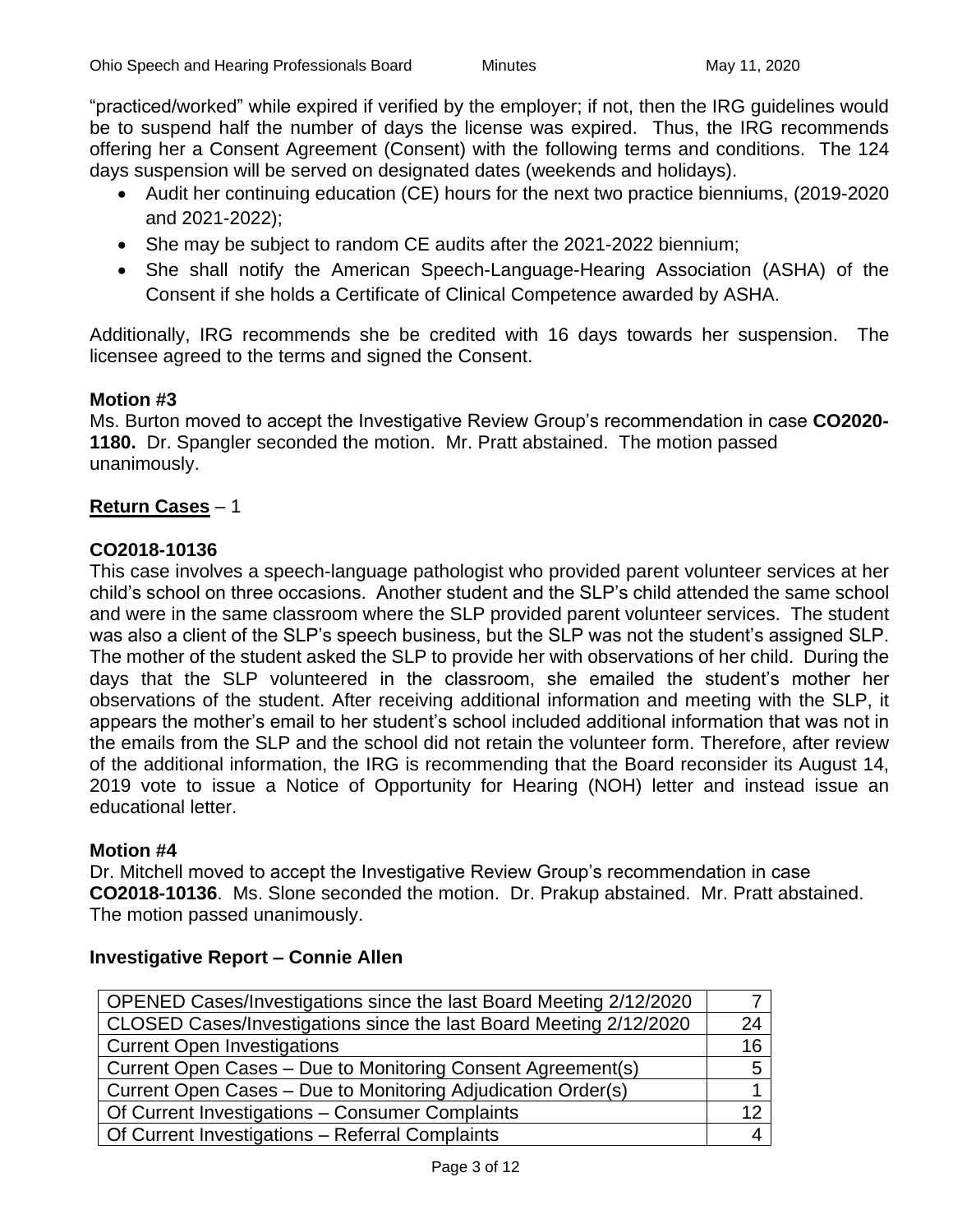## **Of the Investigations currently open, the Investigative Categories are listed below:**

| <b>Application Requirements Not Met</b>                |  |
|--------------------------------------------------------|--|
| <b>Billing Fraud</b>                                   |  |
| Continuing Education Violation and/or Self Report      |  |
| Conviction                                             |  |
| <b>False or Misleading Advertisement</b>               |  |
| <b>Falsified/Misleading Application</b>                |  |
| Illegal, Incompetent, or Habitually Negligent Practice |  |
| <b>Impaired Practice</b>                               |  |
| <b>Misrepresentation of Credentials</b>                |  |
| Other                                                  |  |
| <b>Practicing Under Expired/Inactive License</b>       |  |
| Renewal Issue                                          |  |
| <b>Supervised Professional Experience Violations</b>   |  |
| <b>Unlicensed Practice</b>                             |  |
| Unprofessional/Unethical Conduct                       |  |

## **Sub-Categories – Unprofessional/Unethical Conduct**

| Assaulted Patient. Patient did not press charges                                |  |
|---------------------------------------------------------------------------------|--|
| Hearing Aid Issue - Cost, Not Received, Records, Repair, Return/Refund, Testing |  |
| <b>IEP Minutes Not Met</b>                                                      |  |
| Non-Consent from parent- mentioned other student name(s)                        |  |
| Not Returning Patients Calls                                                    |  |
| Social Media Post (personal page)                                               |  |

**Updates Since the last meeting** – Cases or Other Information Previously Heard by the Board; Other Enforcement Activities and/or Outcome of some of the closed cases:

- Educational Letters 6
- Referral to Other Agency 4

## **Cases Previously Heard** – 1

## **CO2019-7350 Ms. Carrocci, SP. 09838**

This case involves a speech-language pathologist who documented having provided speech therapy services (765 minutes) to eight patients from May 31, 2019 through June 5, 2019, when in fact speech therapy services/ were not provided. The employer corrected the billing. She was terminated from employment as a result. A NOH was issued December 16, 2019 (per December 4, 2019 board vote). She requested a hearing. She has since agreed to enter into a settlement agreement in lieu of a hearing.

Accordingly, the IRG recommends offering and approving the signed Consent in lieu of the June 22, 2020 scheduled hearing with the following terms and conditions:

- 5-year suspension stayed except for 30 days. The 30 days suspension shall be served on designated dates (weekends/holidays);
- Complete an additional 12 hours of continuing education (CE): 2 hours in ethics, 2 hours billing, 2 hours in time management, 2 hours in record keeping and 4 hours related to skilled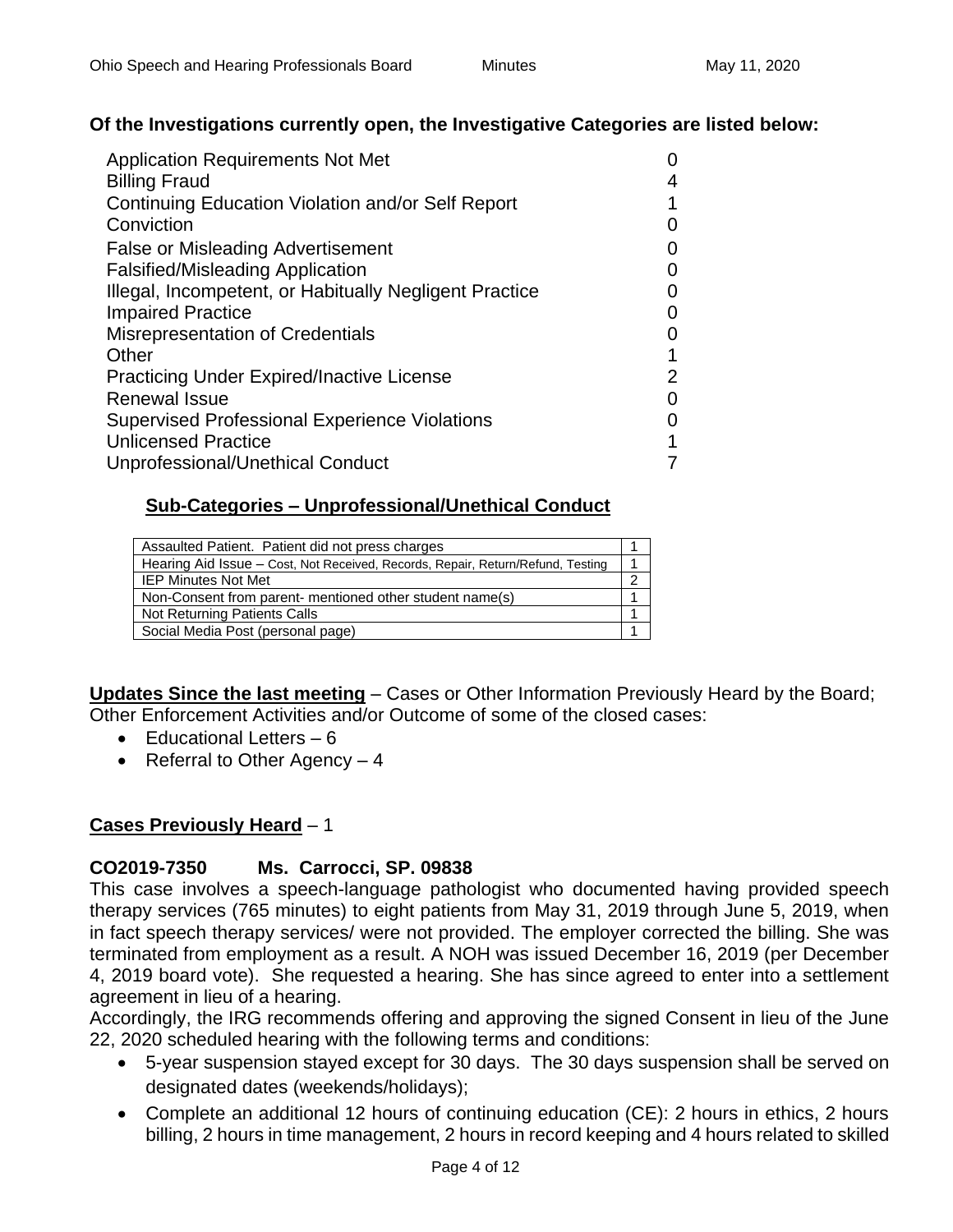nursing due 120 days from the effective date of the Consent. The 12 additional hours of CE shall not be applied towards the 20 hours required for the current licensure biennium, for renewal;

- Audit her CE hours for the next two practice bienniums, (2019-2020 and 2021-2022);
- She may be subject to random continuing education audits after the 2021-2022 biennium;
- Complete the Board's jurisprudence examination within 90 days of receiving the examination;
- No later than every six months, she shall provide the Board with a letter from her mental health team attesting that she is continuing treatment, following her mental health care plan, and she is able to perform her job as a speech-language pathologist;
- She shall provide the Board with a release to obtain any and all medical information related to her mental health condition within 60 days from the date the Board approves the Consent;
- She and her mental health team shall immediately notify the Board if there is a relapse or change in her mental health treatment plan. If the Board receives information that she is no longer in treatment, the Board, in its discretion, may require she complete a mental health assessment by a mental health provider approved by the Board;
- Her employer, whether fulltime, part-time and/or PRN, shall submit her annual performance evaluation within 30 days from the date of her annual performance evaluation;

She shall notify the American Speech-Language-Hearing Association (ASHA) of her Consent if she holds a Certificate of Clinical Competence awarded by ASHA.

## **Motion #5**

Ms. Burton moved to accept the Investigative Review Group's recommendation in case **CO2019- 7350**. Dr. Spangler seconded the motion. Dr. Prakup abstained. Mr. Pratt abstained. The motion passed unanimously.

## **Scheduled Hearings**

## Continued – TBD

The following two March 18, 2020 hearings were continued to today, due to cancellation of the March 18, 2020 meeting. However, due to today's board meeting being held virtually, today's hearings have also been continued. The two licensees will be notified at a later date of their re-scheduled hearing date.

**CO2018-8253** Emily Kautz, SP.07027 – Administrative Hearing

She requested a hearing regarding the NOH issued per the December 4, 2019 Board vote.

**CO2019-1410** Karen Barnes, SP.07680 – Administrative Hearing

She requested a hearing regarding the NOH issued per the August 14, 2019 Board vote. Her December 4 and February 12, 2019 hearings were continued. A Notice was published in the Akron Beacon Journal legal section on February 20, 27 and March 5, 2020 regarding today's hearing which has also been continued.

## June 22, 2020 - Canceled

**CO2019-7350** Alicia Carrocci, SP.09838 – Administrative Hearing In lieu of the June 22, 2020 hearing that the licensee requested (regarding the NOH issued per the December 4, 2019 Board vote) she agreed to enter into a settlement agreement. She agreed to the terms and singed the Consent. Today the Board approved her signed Consent.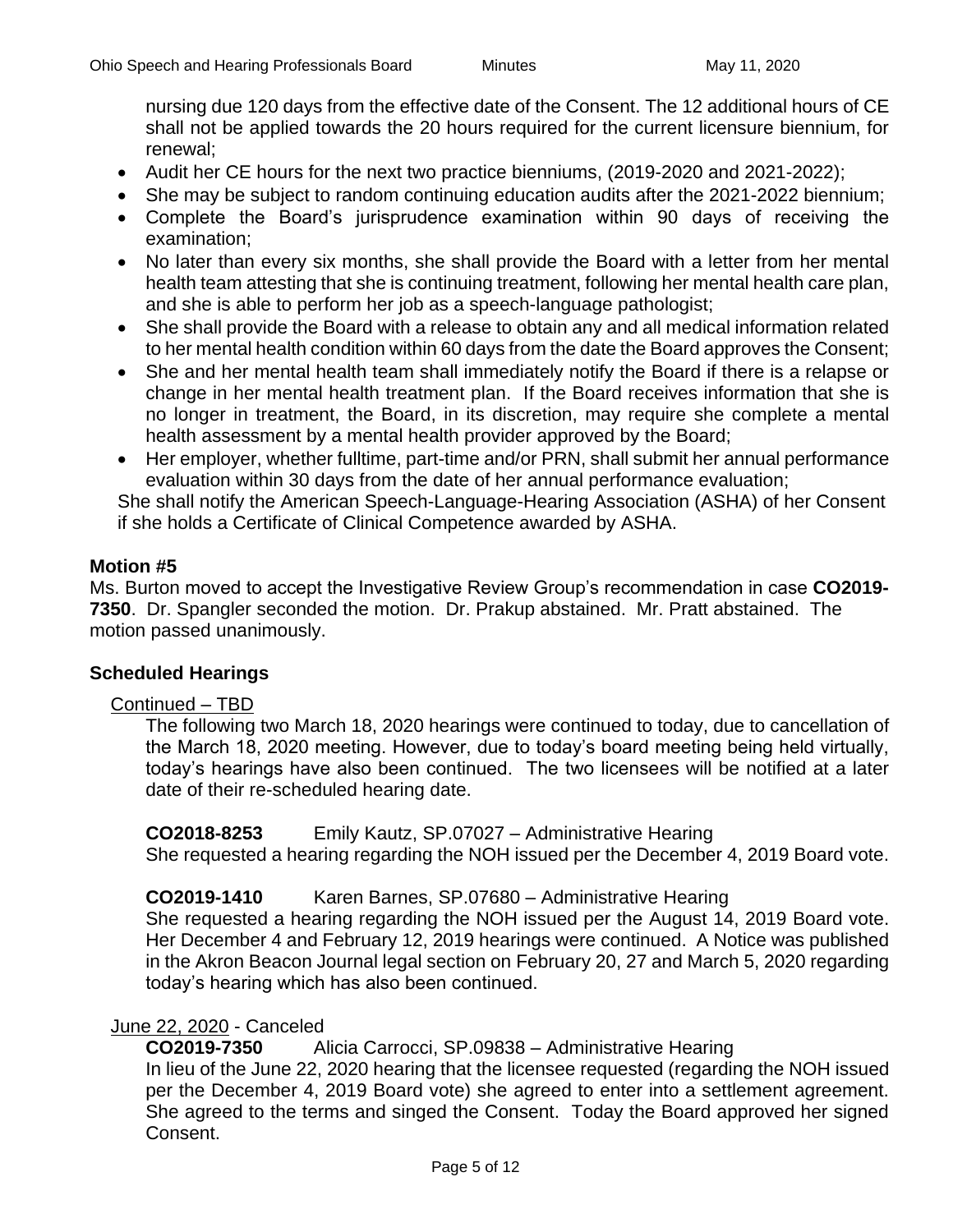# **Disciplinary Investigations Statistics To-Date for 2020**

| $m$ a, y $m$ vouganono otanonoo To Dato Tor Evev |   |
|--------------------------------------------------|---|
| Disciplinary Investigative Actions Taken         |   |
| Hearings                                         | 0 |
| <b>Adjudication Orders</b>                       | 0 |
| <b>Consent Agreements</b>                        | 0 |
| <b>Consent Agreements Non-Reportable</b>         | 0 |
| <b>Cease &amp; Desist Letters</b>                | 0 |
| <b>Educational Letters</b>                       |   |
| <b>Referrals to Prosecutor</b>                   | 0 |
| <b>Referrals to Other Agencies</b>               | 5 |
|                                                  |   |

| <b>Category of Disciplinary Investigative Actions Taken</b> |   |
|-------------------------------------------------------------|---|
| <b>Application Requirements Not Met</b>                     | 0 |
| <b>Billing Fraud</b>                                        |   |
| <b>Continuing Education Violation</b>                       | 0 |
| Conviction - Disqualifying Offense                          | 0 |
| <b>False or Misleading Advertisement</b>                    | 3 |
| <b>Falsified/Misleading Application</b>                     | 0 |
| Illegal, Incompetent or Habitually Negligent Practice       | 0 |
| <b>Impaired Practice</b>                                    |   |
| <b>Misrepresentation of Credentials</b>                     | 0 |
| Other                                                       | 0 |
| <b>Practicing Under Expired/Inactive License</b>            | 4 |
| <b>Renewal Issue</b>                                        | 0 |
| <b>Supervised Professional Experience Violations</b>        | 0 |
| <b>Unlicensed Practice</b>                                  | 0 |
| Unprofessional/Unethical Conduct                            | 2 |
|                                                             |   |

# **LICENSURE APPROVAL – Barbara Prakup**

# **A. License Review**

## **Motion #6**

Dr. Prakup moved to ratify the Audiology, Hearing Aid Dealers, Hearing Aid Fitters, Hearing Aid Satellites, Conditional Speech-Language Pathology, Speech-Language Pathology, and Trainee Permit licenses granted by the Executive Director since the last Board Meeting. Ms. Slone seconded the motion. The motion passed unanimously.

| <b>License: Number</b> | <b>Issue Date</b> | <b>Applicant Full Name</b> |
|------------------------|-------------------|----------------------------|
| TP.11221               | 2/11/2020         | Daniela Jimenez            |
| COND.20201282-SP       | 2/11/2020         | <b>Frederick Roy Stal</b>  |
| HAD.00086-SAT          | 2/13/2020         | <b>Matthew E Starner</b>   |
| SP.13828               | 2/13/2020         | Megan Kidd                 |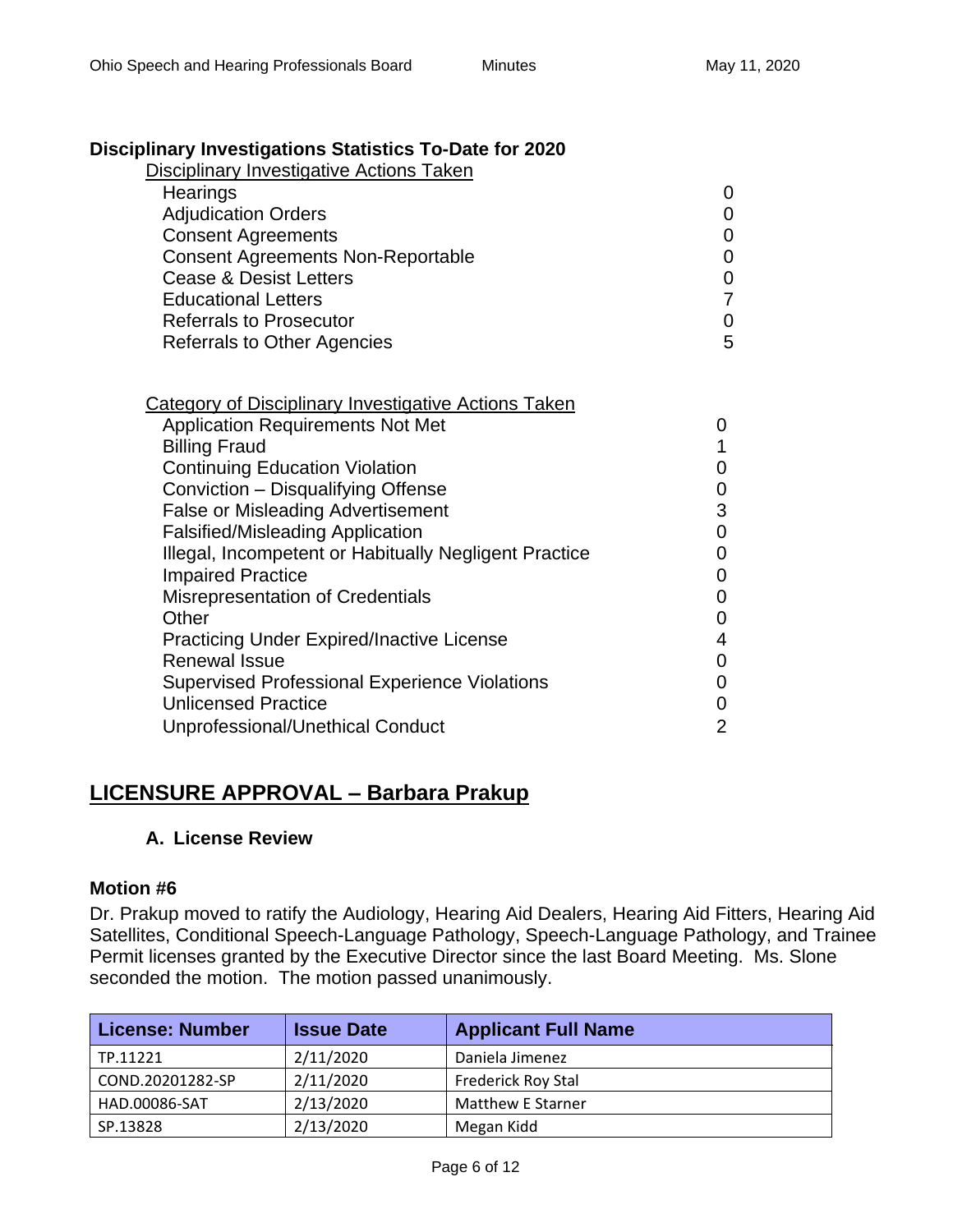| HAD.03367        | 2/13/2020 | Jerry A Rank                       |
|------------------|-----------|------------------------------------|
| SP.13829         | 2/13/2020 | <b>Allison Marie Reddick</b>       |
| HAD.00085-SAT    | 2/13/2020 | <b>Matthew E Starner</b>           |
| SP.13830         | 2/14/2020 | Alexis McKenzie McCowin            |
| SP.13832         | 2/14/2020 | <b>Phebe Marie Crouch</b>          |
| SP.13831         | 2/14/2020 | Olivia A Dempsey                   |
| SP.13834         | 2/20/2020 | Samantha Mocarski                  |
| SP.13833         | 2/20/2020 | Rachel Renee Magrini               |
| SP.13835         | 2/20/2020 | Christa Eileen Hunt                |
| TP.11222         | 2/20/2020 | Casey Daniel Fletcher              |
| SP.13836         | 2/20/2020 | Carroll J Beavers                  |
| IL.03425         | 2/21/2020 | Courtney A Head                    |
| SP.13840         | 2/24/2020 | <b>Bradley Kimbel</b>              |
| SP.13841         | 2/24/2020 | Vanessa Jacob                      |
| SP.13837         | 2/24/2020 | Hanna Marie Smith                  |
| SP.13839         | 2/24/2020 | Amy Lynn Finn                      |
| SP.13838         | 2/24/2020 | Caitlin Kelleher                   |
| SP.13842         | 2/24/2020 | Jennifer Lynn Hensley              |
| COND.20201283-SP | 2/26/2020 | <b>Bridget T Trimble</b>           |
| AIDE.10108-A     | 2/26/2020 | Rhianna helen Gattshall            |
| HAD.03368        | 2/26/2020 | Stephen B Snyder                   |
| SP.13844         | 2/26/2020 | Haley Waizmann                     |
| AIDE.10107-A     | 2/26/2020 | Charlotte Mary Jason Silveira      |
| SP.13843         | 2/26/2020 | Julianna Joyce Spinazze            |
| HAD.00087-SAT    | 2/27/2020 |                                    |
| SP.13845         | 2/28/2020 | Stephen B Snyder<br>Roxanne Pilger |
| SP.13847         | 3/3/2020  | Cassidy M Argento                  |
| SP.13848         | 3/3/2020  | Ellie Jeanette Woodford            |
| SP.13846         | 3/3/2020  | Kayley Miller                      |
| SP.13852         | 3/5/2020  | Meghan Leanne Smith                |
| SP.13854         | 3/5/2020  | Mariah Noelle Smart                |
| SP.13856         | 3/5/2020  | Carmen Jean Howey                  |
| SP.13849         | 3/5/2020  | Dawn Elaine MacMeans               |
| SP.13855         | 3/5/2020  | Alison Leigh Kolonick              |
| SP.13850         | 3/5/2020  | Isabella Adele Morelli             |
| SP.13853         | 3/5/2020  | Katie Giardina                     |
| SP.13851         | 3/5/2020  | Kendra Marie Koester               |
| AIDE.10109-A     | 3/5/2020  | <b>Chandler Simmons</b>            |
| SP.13857         | 3/6/2020  | Justine Ann Kahle                  |
| AIDE.10110-A     | 3/9/2020  | Darcy D Bates                      |
| SP.13858         | 3/9/2020  | Irisarilu Sandoval                 |
| A.02243          | 3/9/2020  | <b>Emily Anne Bondus</b>           |
| SP.13859         | 3/9/2020  | Macie Deanne Robinson              |
| SP.13860         | 3/9/2020  | Mason Paul Meek                    |
|                  |           |                                    |
| SP.13861         | 3/9/2020  | Elizabeth Ann DeAngelo             |
| SP.13868         | 3/10/2020 | Hannah Peterson                    |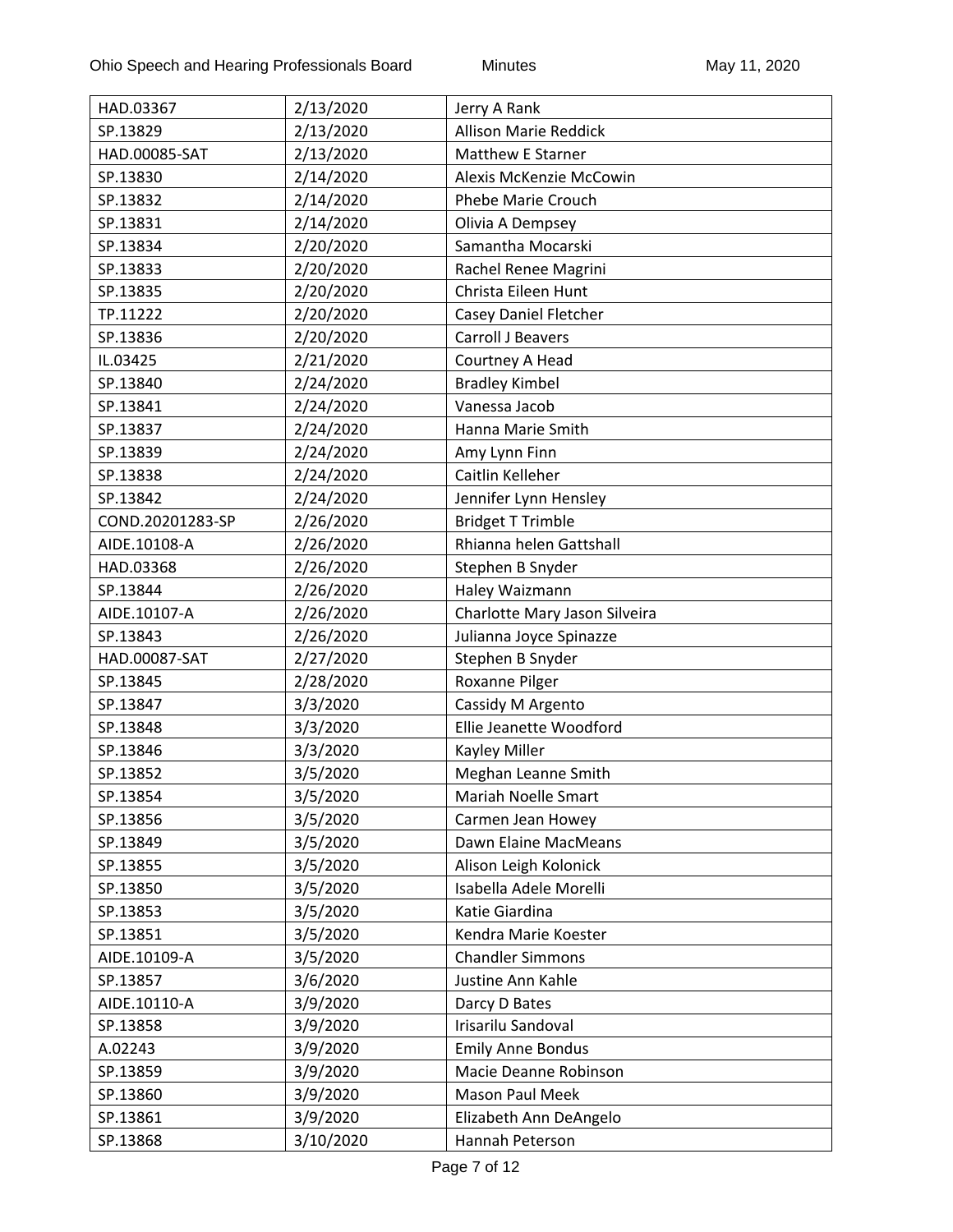| SP.13862      |                        |                                                     |
|---------------|------------------------|-----------------------------------------------------|
| SP.13864      | 3/10/2020<br>3/10/2020 | Marie Elizabeth Colangeli<br>Marjorie Lindley Weiss |
| SP.13863      | 3/10/2020              | <b>Brooke Nicole Miller</b>                         |
| SP.13865      | 3/10/2020              | Krystin Tondra                                      |
| SP.13867      | 3/10/2020              | Kathryn E Peters                                    |
| SP.13866      | 3/10/2020              | Hannah Marie Holdren                                |
| HAD.03369     | 3/10/2020              | Nicholas D Fulkerson                                |
| SP.13869      | 3/10/2020              | Sierra Dianne Mayle                                 |
| HAD.00089-SAT | 3/17/2020              | Neena Newton                                        |
| HAD.00088-SAT |                        | Neena Newton                                        |
| AIDE.10011-SP | 3/17/2020              | Jessica Ann Hunt                                    |
|               | 3/20/2020              |                                                     |
| SP.13870      | 3/20/2020              | Nicolette Isakov                                    |
| HAD.03370     | 3/20/2020              | Joseph E Baker                                      |
| SP.13872      | 3/20/2020              | Aileen Marie Panarella                              |
| SP.09160      | 3/20/2020              | <b>Jill Dixon</b>                                   |
| SP.13871      | 3/20/2020              | Alexis Bishop                                       |
| TP.11223      | 3/20/2020              | <b>Rylee Shimmer</b>                                |
| SP.13874      | 3/23/2020              | Kelsey Dawn Allen                                   |
| HAD.03371     | 3/23/2020              | John Matthew Goik                                   |
| SP.13875      | 3/25/2020              | <b>Beth Heather Arnold</b>                          |
| SP.13877      | 3/26/2020              | Abigail Rebecca Goldman                             |
| TEMP.00003-A  | 3/30/2020              | Hope Danielle Lanter                                |
| TEMP.00005-SP | 4/1/2020               | Jayme Allison Kaplan-Krutz                          |
| TEMP.00004-SP | 4/1/2020               | <b>Taylor Wolfe</b>                                 |
| SP.13879      | 4/3/2020               | Hillary Marie Dursch                                |
| SP.13878      | 4/3/2020               | <b>Sincy Paul</b>                                   |
| SP.13880      | 4/6/2020               | Stephanie Lynn Rammes                               |
| SP.13882      | 4/7/2020               | Jordan Olausson                                     |
| SP.13883      | 4/7/2020               | Sarah Anne Leong                                    |
| SP.13884      | 4/7/2020               | Katherine Bonds                                     |
| SP.13881      | 4/7/2020               | Roseanne Fry                                        |
| SP.13885      | 4/7/2020               | <b>Brittany Jade Shields</b>                        |
| TEMP.00006-SP | 4/9/2020               | Heidi A Hosick                                      |
| TEMP.00007-SP | 4/10/2020              | Holly Anne Shapiro                                  |
| TEMP.00008-SP | 4/10/2020              | Loretta Macaluso                                    |
| SP.13891      | 4/16/2020              | <b>JULIANA L HIRN</b>                               |
| SP.13889      | 4/16/2020              | Jessica Schulte                                     |
| SP.13890      | 4/16/2020              | Cortney Nicole Hansen                               |
| SP.13892      | 4/16/2020              | Jaiden Shadwick                                     |
| SP.13887      | 4/16/2020              | Alicia Ann Verhovitz                                |
| SP.13893      | 4/16/2020              | Kara Januszewski                                    |
| TEMP.00004-A  | 4/16/2020              | George A. Modreck                                   |
| SP.13895      | 4/16/2020              | Joshua Salvatore Cronauer                           |
| SP.13888      | 4/16/2020              | Lindsey Marie Swan                                  |
| SP.13886      | 4/16/2020              | Jenna Nicole Kendall                                |
| SP.13894      | 4/16/2020              | Colleen Scheible                                    |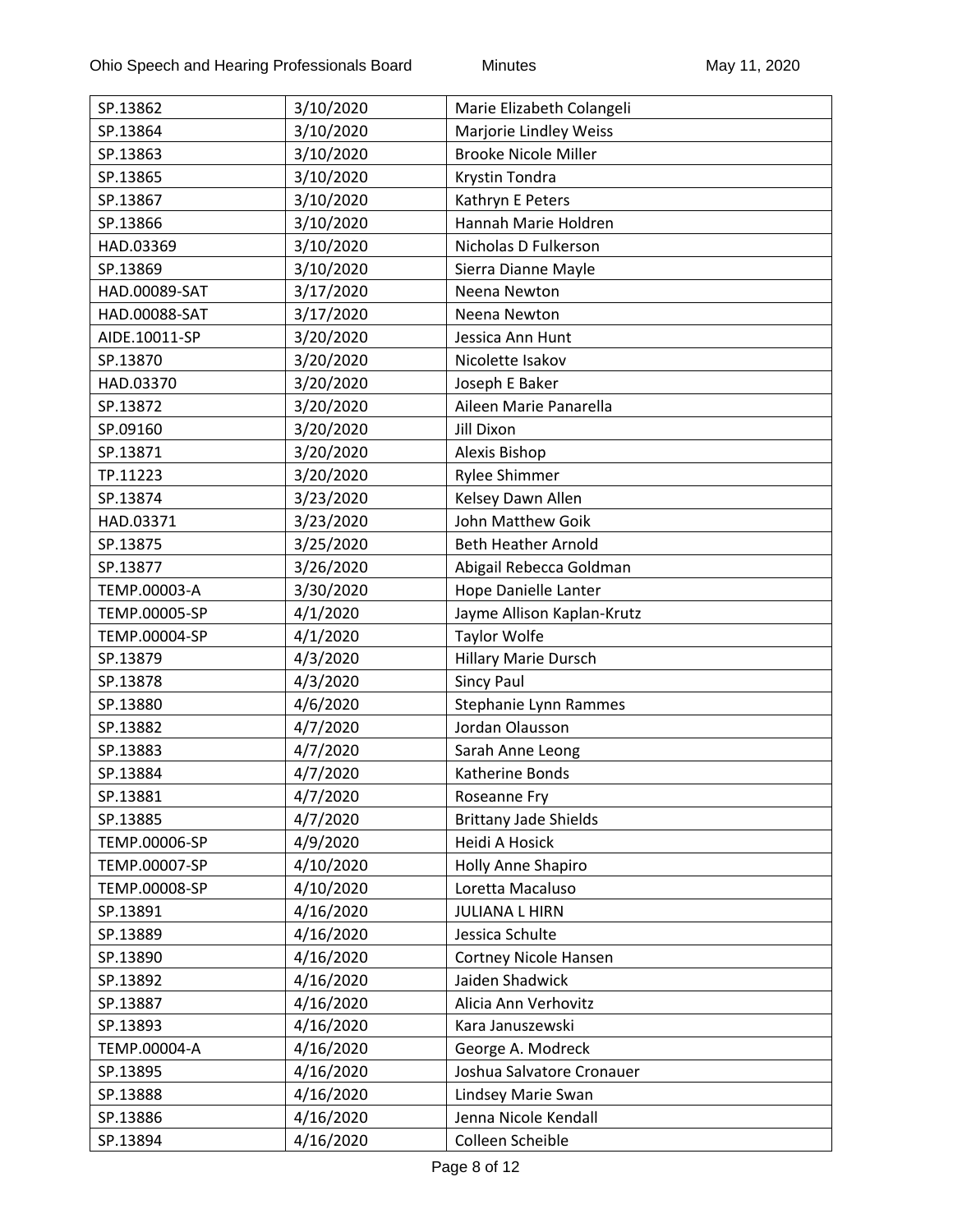| SP.05351                          | 4/20/2020             | Bryn Allison Brown                           |
|-----------------------------------|-----------------------|----------------------------------------------|
| SP.13896                          | 4/20/2020             | Debbie-Ann Cecile Brooks                     |
| AIDE.10111-A                      | 4/20/2020             | Ian Martin                                   |
| TEMP.00009-SP                     | 4/21/2020             | <b>Beth Anne Tidd</b>                        |
| TEMP.00010-SP                     | 4/21/2020             | Shae Malinda Dean                            |
| SP.13899                          | 4/23/2020             | Marisa Nicole Lucarelli                      |
| SP.13898                          | 4/23/2020             | Rebecca J Rickman                            |
| SP.13897                          | 4/23/2020             | Erin Stefancin                               |
| SP.13900                          | 4/24/2020             | Benjamin Michael Mason                       |
| SP.05351                          | 4/24/2020             | Pamela Jane Holland                          |
| SP.13909                          | 4/24/2020             | <b>Madison Louise Hermes</b>                 |
| SP.13902                          | 4/24/2020             | Page E Mayberry                              |
| SP.13905                          | 4/24/2020             | Brandi Emma Nicole Jett                      |
| SP.13907                          | 4/24/2020             | Lucy Diana Finkel                            |
| SP.13908                          | 4/24/2020             | Taylor Kaye Perry                            |
| SP.13906                          | 4/24/2020             | <b>Kate Marble</b>                           |
| SP.13911                          | 4/24/2020             | Jody Shahan                                  |
| SP.13903                          | 4/24/2020             | Shelby Erhart                                |
| TEMP.00011-SP                     | 4/24/2020             | Sharon D Frank                               |
| SP.13904                          | 4/24/2020             | Lauren Grace Brinker                         |
| SP.13910                          | 4/24/2020             | Lindsey Rife                                 |
| SP.04718                          |                       | <b>Beth Anne Tidd</b>                        |
|                                   | 4/27/2020             |                                              |
| SP.13913                          | 4/27/2020             | Megan Joy Blackburn<br>Rebecca Sokoloff      |
| TEMP.00012-SP                     | 4/27/2020             |                                              |
| COND.20201285-SP<br>TEMP.00013-SP | 4/28/2020             | Mckenzie Ann Marson<br><b>HEIDI MORELAND</b> |
| A.02245                           | 4/29/2020<br>5/1/2020 | Hayley Maureen Stegemiller                   |
| A.02249                           | 5/1/2020              | Rachel Elizabeth Wade                        |
| A.02252                           | 5/1/2020              | <b>Audrey Elaine Frederick</b>               |
| A.02250                           | 5/1/2020              | Lauren Elizabeth Johnson                     |
| A.02251                           | 5/1/2020              | Gabriella Elizabeth Mayer                    |
| A.02247                           | 5/1/2020              | Caroline Jane Mullen                         |
|                                   |                       |                                              |
| A.02246                           | 5/1/2020              | Evan S. Murphy<br>Anna Catherine Martini     |
| A.02248                           | 5/1/2020              |                                              |
| TEMP.00005-A                      | 5/1/2020              | <b>Megan Gibbons</b>                         |
| TEMP.00006-A                      | 5/1/2020              | Meghan Safko                                 |
| SP.13917                          | 5/4/2020              | Rena Mustafa                                 |
| SP.13919                          | 5/4/2020              | Courtney Evelyn Logan                        |
| SP.13921                          | 5/4/2020              | <b>Hilary Gayle Sample</b>                   |
| COND.20201290-SP                  | 5/4/2020              | Krysta Vito                                  |
| SP.13876                          | 5/4/2020              | Kelley Danielle Selhorst                     |
| COND.20201286-SP                  | 5/4/2020              | Kristen Marie Dunlap                         |
| SP.13918                          | 5/4/2020              | <b>Mackenzie Chalifoux</b>                   |
| COND.20201287-SP                  | 5/4/2020              | Hannah Rose Sherman                          |
| SP.13915                          | 5/4/2020              | Ella Martina Vidal                           |
| A.02254                           | 5/4/2020              | Olivia Marie Falter                          |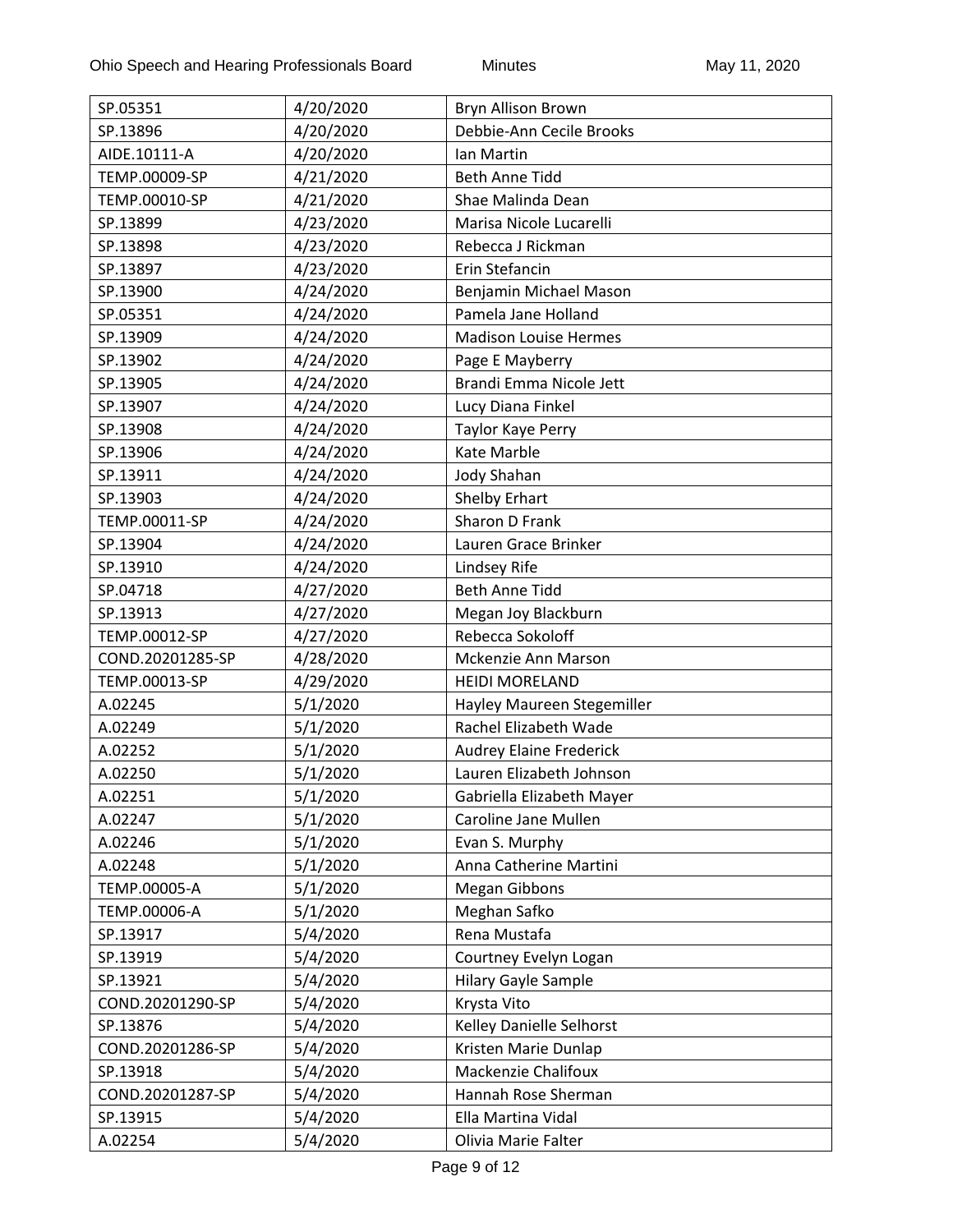| SP.13916         | 5/4/2020 | Carrie Guay                  |
|------------------|----------|------------------------------|
| COND.20201288-SP | 5/4/2020 | Kelly Janet DiLullo          |
| SP.13914         | 5/4/2020 | Heidi Jane Baschnagel        |
| COND.20201289-SP | 5/4/2020 | <b>Melody Shontz Culbert</b> |
| A.02253          | 5/4/2020 | John Liette                  |
| SP.13920         | 5/4/2020 | Jessica Johnson              |

#### **Audiology Aides**

None

#### **Speech-Language Pathology Aides**

None

None

**Licensure Applications**

**Special Applications**

None

## **LICENSING SUMMARY**

| Audiology                             | 1,071 |
|---------------------------------------|-------|
| <b>Audiology Aide</b>                 | 89    |
| Conditional Speech-Language Pathology | 302   |
| Dual - Audiology and Speech-Language  | 33    |
| <b>Hearing Aid Dealers</b>            | 229   |
| <b>Hearing Aid Satellites</b>         | 386   |
| <b>Hearing Aid Fitters</b>            | 443   |
| <b>Inactive Audiology</b>             | 54    |
| Inactive Speech-Language Pathology    | 299   |
| Speech-Language Pathology             | 7,811 |
| Speech-Language Pathology Aide        | 5     |
| <b>Trainee Permit Holders</b>         | 46    |

# **TOTAL 10,768**

The Board took a break at approximately 11:00 a.m. and returned to public session at approximately 11:10 a.m.

## **BOARD BUSINESS**

A. 2020 Strategic Planning

The Board reviewed a final draft of the 2020 strategic plan of work, which was discussed at the February 12, 2020 board meeting. The document was distributed for additional feedback after the February meeting. Additional edits were made based on the feedback.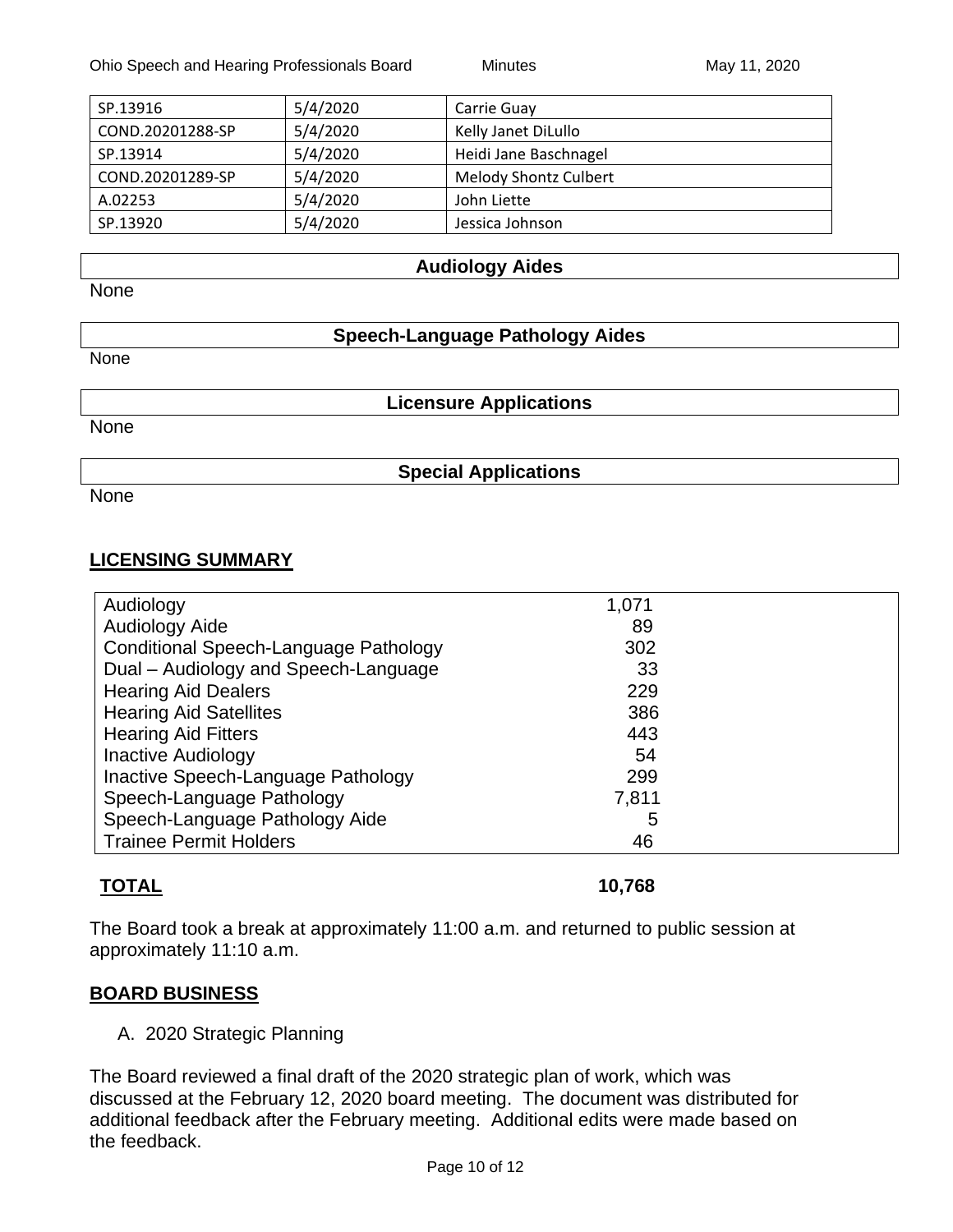## **Motion #7**

Ms. Mayle moved to accept the 2020 strategic plan of work. Dr. Mitchell seconded the motion. The motion passed unanimously.

B. CE Broker

The Board's service agreement with CE Brokers is scheduled to expire at the end of May 2020. Both parties wish to enter into a new service agreement for a period of four years. The terms under the new service agreement are virtually identical to the terms under the current agreement. The Board reviewed the proposed service agreement.

## **Motion #8**

Mr. Pratt moved to renew the service agreement with CE Broker. Dr. Prakup seconded the motion. The motion passed unanimously.

# **COMMITTEE REPORTS**

A. Rules Committee – Updates on meeting held on February 12, 2020

Matt Starner reported on the topics discussed at the Rules Committee held on February 12, 2020. Mr. Starner noted there are several rules planned for review this year. He stated that priority would be given to the five-year rules scheduled for 2020 and new rules required based on the law that recently passed granting a temporary license for active-duty military or their spouse.

# **CORRESPONDENCE**

The Board discussed correspondence that was sent to Hear.com since that last meeting.

# **OPEN FORUM FOR PUBLIC AND PROFESSIONAL ORGANIZATIONS**

There were no comments from members of the pubic or professional organizations.

## **MEMBER CONCERNS**

Dr. Spangler discussed the challenges for practitioners completing continuing education due to COVID-19. Discussions ensured about whether the Board should collaborate with other entities to offer continuing education, such as an ethics training, virtually. Mr. Thornton noted this had been explored but was not feasible due to logistical and ethical issues. It was noted that the Board currently collaborates with various professional associations to provide continuing education at their annual conference. The Board also provides ethics trainings in various work settings such as schools, hospitals, universities, non-profits centers, etc. The Board provides licensees with resources listing continuing education providers via its website, social media, and newsletter. The Board noted that in response to COVID-19 many national associations are offering free continuing education. Information about free continuing education will be included in the summer newsletter.